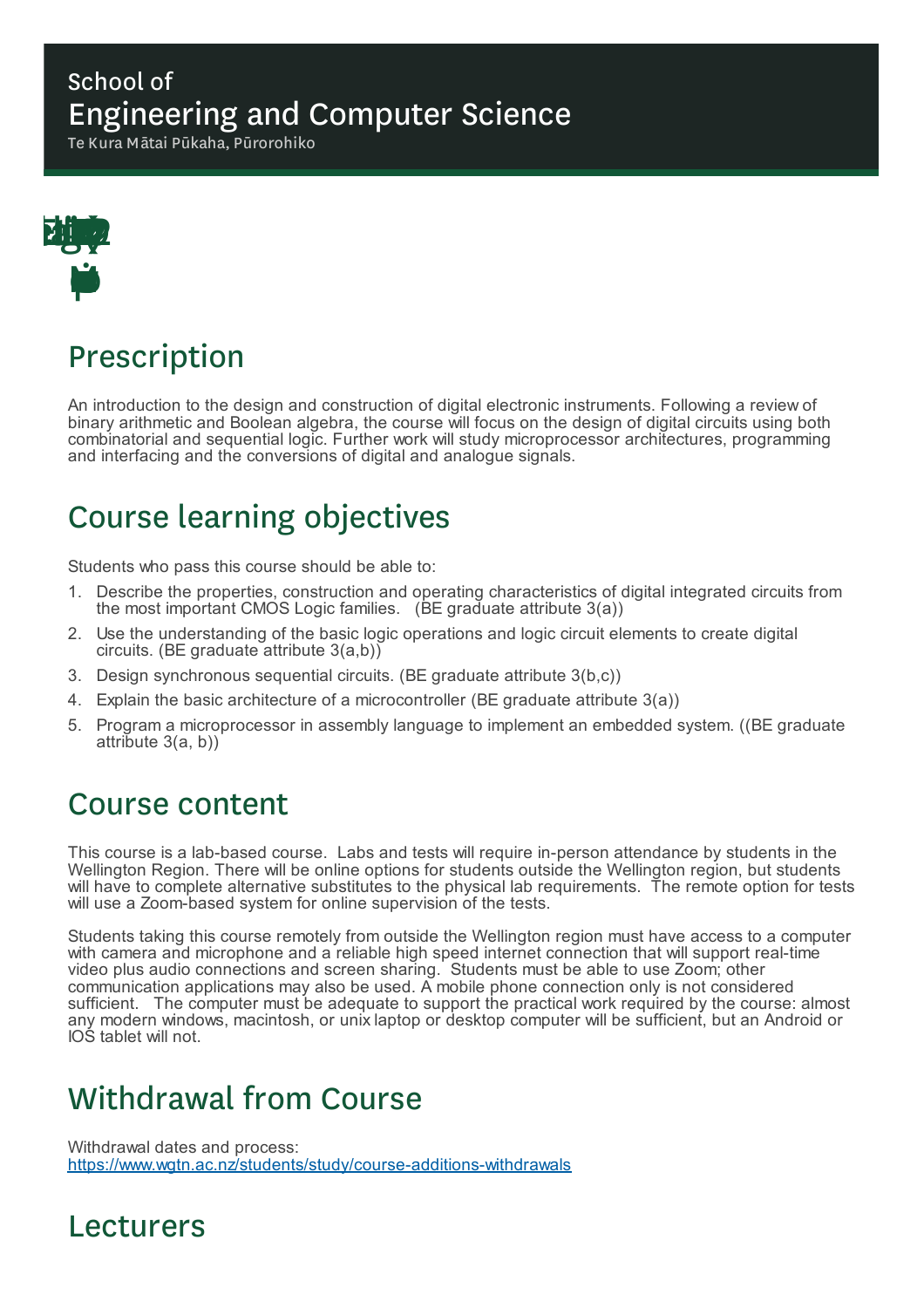## Hamish Colenso (Coordinator)

hamish.colenso@vuw.ac.nz 04 463 6523

CO 251 Cotton Building (All Blocks), Gate 7, Kelburn Parade, Kelburn

### Dr Robin Dykstra

#### robin.dykstra@vuw.ac.nz 04 886 5334

AM 415 Alan Macdiarmid Building, Gate 7, Kelburn Parade, Kelburn

# Teaching Format

The course will be taught through lectures and tutorials and with a strong focus on laboratory design skills.

## Student feedback

Student feedback on University courses may be found at: www.cad.vuw.ac.nz/feedback/feedback\_display.php

# Dates (trimester, teaching & break dates)

- Teaching: 28 February 2022 03 June 2022  $\blacksquare$
- Break: 11 April 2022 24 April 2022  $\blacksquare$
- Study period: 06 June 2022 09 June 2022
- Exam period: 10 June 2022 25 June 2022

## Class Times and Room Numbers

#### **28 February 2022 - 10 April 2022**

- **Monday** 13:10 14:00 202, New Kirk, Kelburn
- **Wednesday** 13:10 14:00 202, New Kirk, Kelburn
- **Thursday** 13:10 14:00 202, New Kirk, Kelburn  $\blacksquare$

#### **25 April 2022 - 05 June 2022**

- **Monday** 13:10 14:00 202, New Kirk, Kelburn
- **Wednesday** 13:10 14:00 202, New Kirk, Kelburn
- **Thursday** 13:10 14:00 202, New Kirk, Kelburn

## Set Texts and Recommended Readings

### Required

There are no required texts for this offering.

## Mandatory Course Requirements

There are no mandatory course requirements for this course.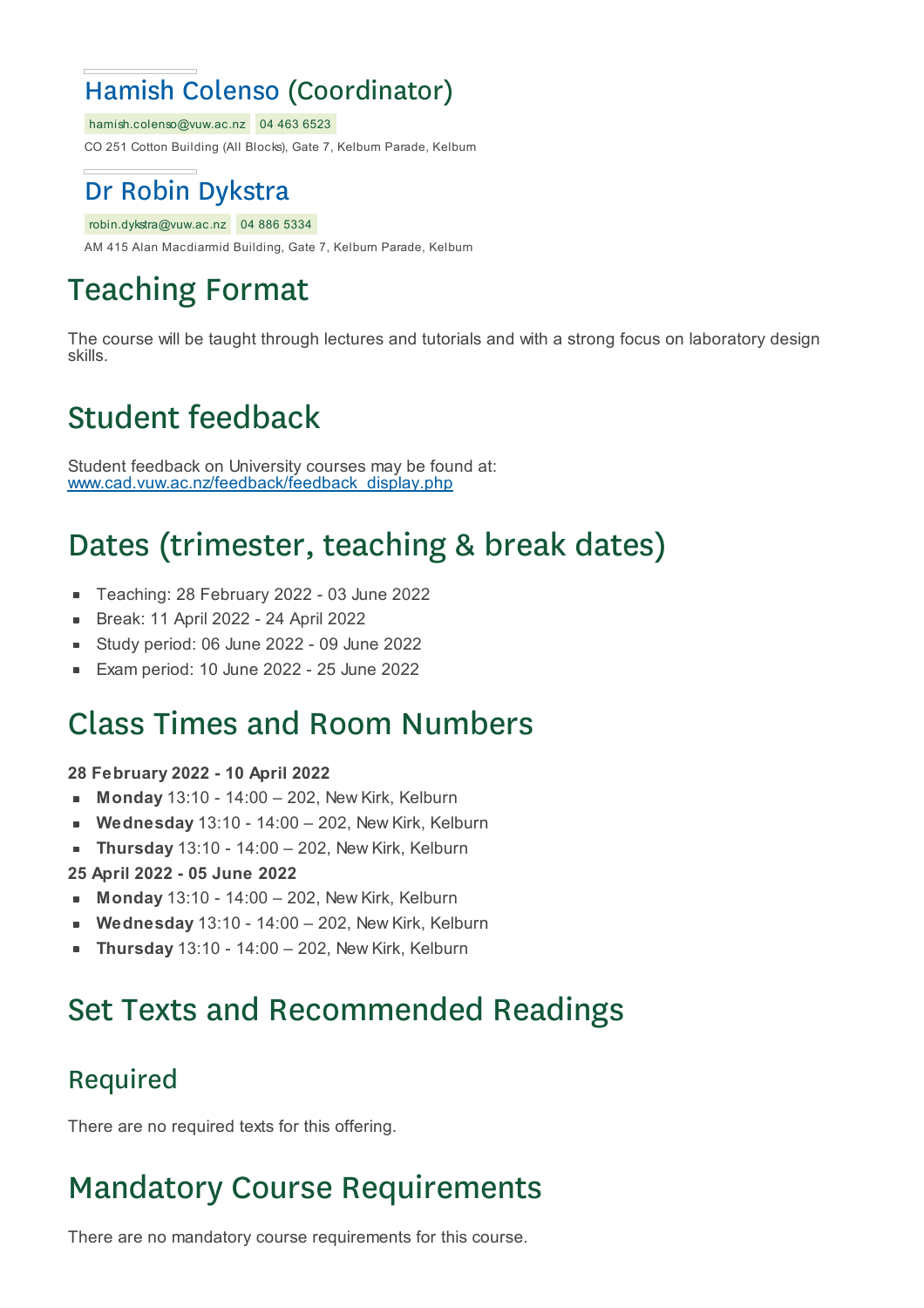*If you believe that exceptional circumstances may prevent you from meeting the mandatory course requirements, contact the Course Coordinator for advice as soon as possible.*

## Assessment

This course is 100% internally assessed.

| Assessment Item                      | <b>Due Date or Test Date</b> | CLO(s)         | Percentage |
|--------------------------------------|------------------------------|----------------|------------|
| Two assignments                      | TBC.                         | CLO: 1,2,3     | $10\%$     |
| Laboratory work (3 hrs per week)     | TBC.                         | CLO: 2,3,5     | 40%        |
| Two Tests (90 minutes duration each) | TBC                          | CLO: 1,2,3,4,5 | .50%       |

### Penalties

All work is due in on the due date. Marks will be deducted at a rate of 10% of the full mark for each working day late. Work will not be marked if more than 1 week late.

### **Extensions**

Extensions must be requested in writing (email) and will only be given in exceptional circumstances, and if agreed before the due date. No late work will be accepted after the model solutions to any piece of assessment have been distributed to the class.

### Submission & Return

All submissions are to be electronic and via the ECS online submission system.

## **Workload**

The student workload for this course is 150 hours.

## Teaching Plan

The following material will be covered during EEEN 202:

Overview of logic gates, combinatorial logic, Boolean algebra, simplification, K-maps Sequential logic, Flip-Flops, Counters, asynchronous and synchronous, Registers, Arithmetic Circuits Design of synchronous counters, state machines Hardware Description Language Microprocessor architecture and operation based on 8051, Timing, polling and interrupts Analog to digital conversion, Memory Devices

# Communication of Additional Information

Course materials and other information will be available from https://ecs.wgtn.ac.nz/Courses/EEEN202\_2022T1/. Students should check there regularly.